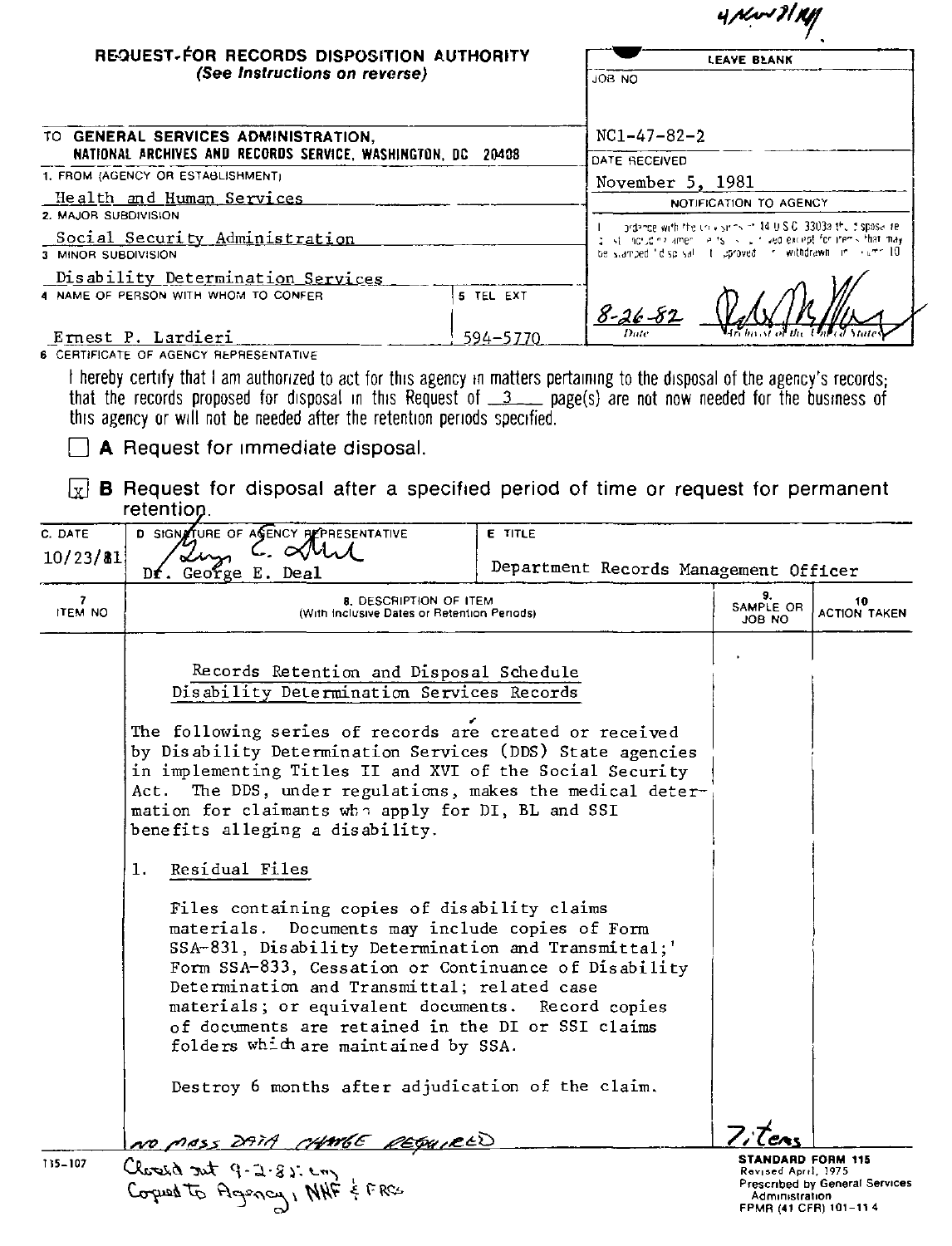

General Instructions

Use Standard Form 115 (obtainable from supply depots of the Federal Supply Service, General Services Administration) and the continuation sheet Standard Form 115a (obtainable from the Records Disposition Division. Office of Federal Records Centers. National Archives and Records Service, Wishington, D.C. 20408) to obtain authority to dispose of records or to request permanent retention of records. Detach the fifth cops from the set and keep as your reference copy. Suhmit the first feur comes of the set to the National Archives and Records Service. One copy will be returned o the agency as notific ston of items that are authorized for disposal He is withdrawn or cut approved for disposal will be so marked F. en SF (15 requiring Comptroller General concurrence must be companied by a notification of approval from C(AO)

## Specific Instructions

Formes 1-2, and 3 should show what spency has custody of the ecoeds that are identified on the fourn, and should contain the name the department or independent agency. Ind is major and major al divisions

Entries 4 and 5 should help identity and locate the person to wh im inquiries real rding the records should be directed

Entry 6 should be signed and dated on the four copies by the gency representative. The number of pages involved in the request hould be inserted

Box. A should be checked if the records may be disposed of immediately. Box B snould be checked if continuing disposal authority is requested or if permanent retention is requested. Only one box may be checked

Entry 7 should contain the numbers of the items of records identified on the form in sequence,  $i \in 1, 2, 3, 4$ , etc.

Entry 8 should show what records are proposed for disposal

Office

Center headings should indicate what office's records are involved if all records described on the form are not those of the same office or if they are records created by another office or agency.

An identification should be provided of the types of records involved if they are other than textural records, for example, if they are photographic records, sound recordings, or cartographic records

An itemization and accurate identification should be provided of the series of records that are proposed for disposal or retention. Each series should comprise the largest practical grouping of separately organized and logically retated materials that can be treated is a single unit for purposes of disposal. Component purts of a series may be listed separately if nonbered consecutively as . 1b etc. under the general series entry

A statement should be provided showing when disposit is to be made of it's records, thus

If immediate disposal is requested of past accumulations of records, the inclusive dates during which the records were produced should be stated

If continuing spand is requested for records that have acumuated or will continue to scorima its. he retention period may be expressed in terms of years, nonths etc., or in grow of tutum is tions or events. A tuttive, ution or event that is to determ he the retention period must wobjective is definite. If disposed of the records is contingent upon their bein microfilmed, or otherwise reproduced or recorded on michine recoable med vi the letention period should re-d. Until scertained that reproduced copies or recordings have been neate in accordance with GSA rescursons and are adequate substitutes for the priper records. Also, the provisions of FPMR<sub>3</sub> '01-11.5 should be observed

Entry 9 should be checked if samples are submitted for an item However, samples of the records are not required inless they are requested by the NARS appraiser. If an item has been previously submitted, the relevant job and item number should be entered

Entry 10 should be left blank

<u>October 22</u>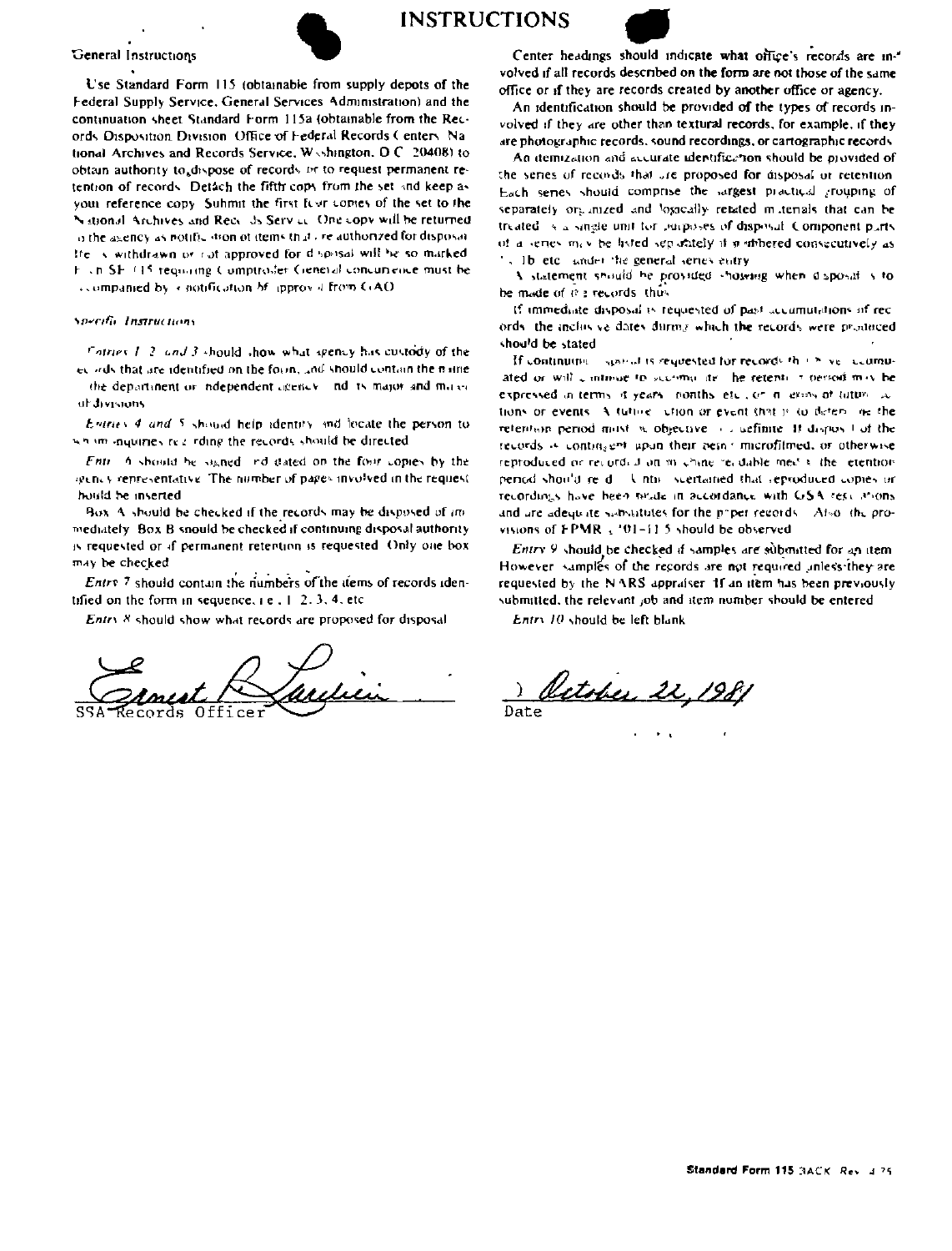|                     | JOB NO<br><b>Request for Records Disposition Authority-Continuation</b>                                                                                                                                                                                                                                                                                                                                                                                                                                                                                                                                                                                                                                                                                                                                                                                                                                                                                                                                                                                                                                                                                                                                                                                                                                                                                  |                          | PAGE OF<br>2,       |
|---------------------|----------------------------------------------------------------------------------------------------------------------------------------------------------------------------------------------------------------------------------------------------------------------------------------------------------------------------------------------------------------------------------------------------------------------------------------------------------------------------------------------------------------------------------------------------------------------------------------------------------------------------------------------------------------------------------------------------------------------------------------------------------------------------------------------------------------------------------------------------------------------------------------------------------------------------------------------------------------------------------------------------------------------------------------------------------------------------------------------------------------------------------------------------------------------------------------------------------------------------------------------------------------------------------------------------------------------------------------------------------|--------------------------|---------------------|
| 7<br><b>ITEM NO</b> | 8. DESCRIPTION OF ITEM<br>(With Inclusive Dates or Retention Periods)                                                                                                                                                                                                                                                                                                                                                                                                                                                                                                                                                                                                                                                                                                                                                                                                                                                                                                                                                                                                                                                                                                                                                                                                                                                                                    | 9<br>SAMPLE OR<br>JOB NO | <b>ACTION TAKEN</b> |
|                     | 2 <sub>1</sub><br>Case Control Files or Records<br>Case identification information used to control loca-<br>tion and processing of the claim while under the<br>jurisdiction of the DDS. Information may be in<br>manual form (e.g., card file or local form) or auto-<br>mated form (e.g., computer-controlled system) and<br>usually consists of social security number, name,<br>address and other claimant identification information.<br>These files are used by the DDS for reference purposes<br>after the claims folder has been forwarded to an SSA<br>component. SSA maintains case control information in<br>automated DI and SSI systems.<br>Review file annually. Remove and destroy case<br>control information for cases having been adjudicated<br>1 year or more.<br>3.<br>Case Working Files<br>Working files created or received by disability<br>examiner in adjudicating a DI or SSI claim.<br>These<br>consist of initial notes; rough drafts; blank forms<br>and questionnaires returned to the DDS; returned<br>envelopes; duplicate copies of the same material from<br>the same source (except medical information); duplicate<br>copies of reports of contact; and copies of correspond+<br>ence to claimant and physicians pertaining solely<br>to appointments for medical exams when the claimant<br>kept the appointment. |                          |                     |
|                     | If working papers have been associated with the<br>а.<br>claims folder:<br>Review folders prior to shipment and remove and<br>destroy any working papers.<br>If maintained as a separate working file:<br>Ъ.<br>Destroy upon shipment of folders after case<br>adjudication.<br>t,                                                                                                                                                                                                                                                                                                                                                                                                                                                                                                                                                                                                                                                                                                                                                                                                                                                                                                                                                                                                                                                                       | $\mathbf{r}$             |                     |
| $115 - 203$         | Four copies, including original, to be submitted to the National Archives                                                                                                                                                                                                                                                                                                                                                                                                                                                                                                                                                                                                                                                                                                                                                                                                                                                                                                                                                                                                                                                                                                                                                                                                                                                                                | anuend July 1074         | STANDARD FORM 115-A |

 $\mathbf{L}$ 

 $\overline{\phantom{a}}$ 

÷,